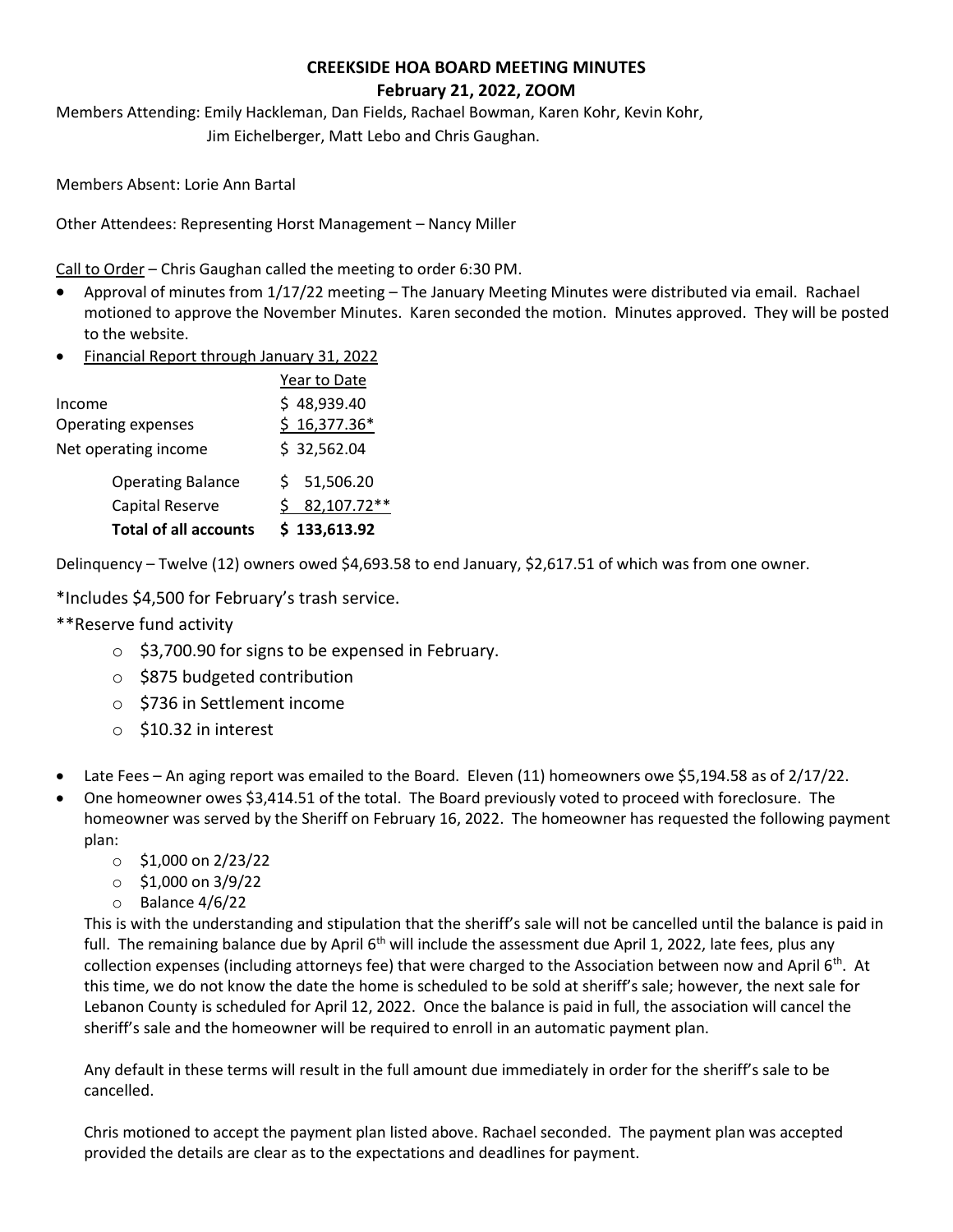### Maintenance Committee

- Pool
	- $\circ$  Rate for chemicals Emily is checking with different supply companies to find the best pricing for pool chemicals. Robert's Oxygen communicated a price increase
	- $\circ$  Pool attendant Currently pool attendants are paid through a Temp agency which charges the HOA an additional 53% of the hourly rate. Emily and Nancy will discuss alternative options outside of the meeting and report back in March or April.
	- $\circ$  Pool Opening the goal is for the pool to open in mid-May; however, the pool typically opens Memorial Day weekend.
- Village Center
	- o Main (front) doors Dan reached out to Reeds regarding the door replacement. Rachael volunteered to help. Multiple estimates to be obtained.

## Architectural Control Committee report

• Requests submitted or open since the January 2021 Board meeting:

| <b>Address</b> | <b>Name</b> | <b>Request</b>           | Date rec. | Date Appr. |
|----------------|-------------|--------------------------|-----------|------------|
| 44 Oak Knoll   | Surmacz     | Roof Shingle replacement | 1/26/22   | 1/28/22    |
| 44 Oak Knoll   | Surmacz     | Window/door replacement  | 1/28/22   | 2/8/22     |

Owners should be reminded that approval from the HOA should be obtained prior to making any exterior changes.

## Lawn and Landscape Committee report

- Property Lines Karen explained how the documents the documents obtained from Matthew and Hockley can help to determine the property lines.
- Ash Borer treatment Hauser's sent an estimate for \$4,113. Karen is researching the necessity and effectiveness of this treatment.

### Publicity Committee report

• Signage Project complete. Positive feedback has been received.

### Social Committee report

- $\bullet$  Egg Hunt April 10, 2022
- Community Yard Sale May 21, 2022

## Welcome Committee report – No Settlements since the last Meeting

### Neighborhood Watch Committee report

• Nothing new to report

### Nominating Committee report

- Annual Meeting Date Selection Changed to Monday May 9th at 6:30 PM, using Zoom.
- Expiring terms Rachael Bowman, Karen Kohr, Jim Eichelberger (completing the term of Clair Weaver)
- Nancy and Karen will work together on notification, nominations, and election procedures.

## Horst Property Management report

• Nothing new to report

## **Other Business**

- Oaklea Parcel of Land Chris will touch base with Scott.
- Updating/revising Rules and Regulations Emily will facilitate date selection for a meeting.